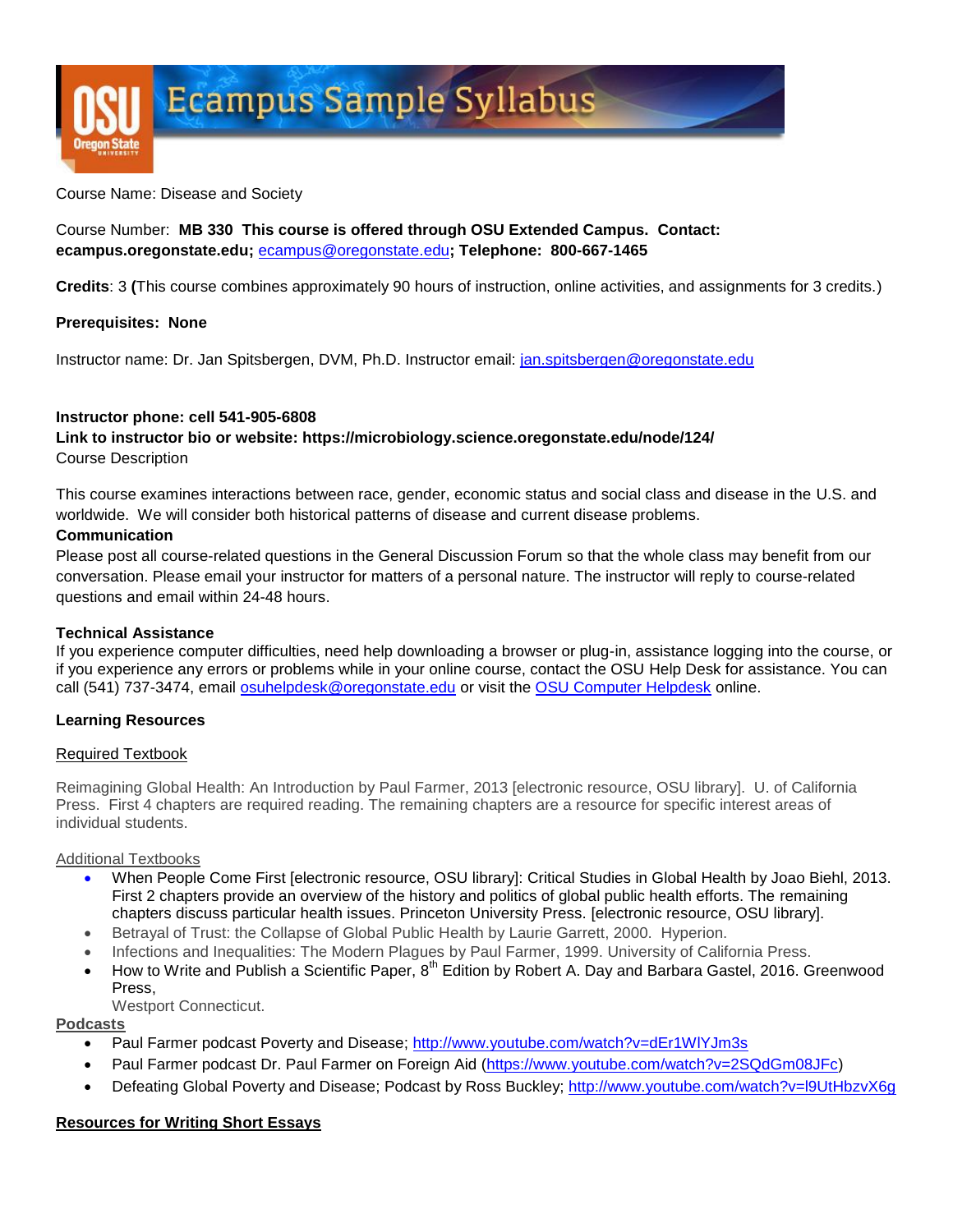How to Write and Publish a Scientific Paper, 8<sup>th</sup> Edition by Robert A. Day and Barbara Gastel, 2016. Greenwood Press,

Westport Connecticut.

**Online Writing Lab** [\(http://cwl.oregonstate.edu/owl.php\)](http://cwl.oregonstate.edu/owl.php) as part of the Oregon State University Writing Center which will give students online feedback on a work in progress.

# **Pointers for Writing a Short Essay**

<http://homeworktips.about.com/od/essaywriting/a/fiveparagraph.htm>

# **Example of a Short Essay on Health Disparities**

Iglehart JK. 2014. The ACA Opens The Door For Two Vulnerable Populations. Health Aff (Millwood) 33: (3)358. <http://content.healthaffairs.org/content/33/3/358>

**Note to prospective students**: Please check with the OSU Bookstore for up-to-date information for the term you enroll [\(http://osubeaverstore.com/](http://osubeaverstore.com/) or 800-595-0357). If you purchase course materials from other sources, be very careful to obtain the correct ISBN.

Canvas. This course will be delivered via Canvas where you will interact with your classmates and with your instructor. Within the course Canvas site you will access the learning materials, such as the syllabus, class discussions, assignments, projects, and quizzes. To preview how an online course works, visit the [Ecampus Course Demo.](http://ecampus.oregonstate.edu/coursedemo/) For technical assistance, please visit [Ecampus Technical Help.](http://ecampus.oregonstate.edu/services/technical-help.htm)

# **Measurable Student Learning Outcomes**

# **Overall Difference, Power and Discrimination Learning Objectives**

- 1. Explain how difference is socially constructed
- 2. Using historical and contemporary examples, describe how perceived differences, combined with unequal distribution of power across economic, social, and political institutions, result in discrimination.
- 3. Analyze ways in which the interactions of social categories, such as race, ethnicity, social class, gender, religion, sexual orientation, disability, and age, are related to difference, power, and discrimination in the United States.

# **Learning Objectives, Unit 1 (Weeks 1 and 2), Historical Perspectives on Disease and Epidemiology**

- 1. Explain the germ theory of disease
- 2. Analyze the history of epidemiologic studies and the documentation of factors contributing to disease outbreaks
- 3. Explain host factors which influence disease susceptibility including social and economic status, age, gender, nutrition, genetic background, concurrent infections
- 4. Explain the role of zoonoses in emerging infectious diseases

# **Learning Objectives, Unit 2 (Weeks 3 and 4), Poverty and Disease, Global and Domestic**

- 1. Critically evaluate the influence of social class and economic status on patterns of disease globally and in the U.S
- 2. Analyze the factors which would be most practical and effective to change in order to reduce selected diseases

# **Learning Objectives, Unit 3 (Weeks 5 and 6), Gender and Disease**

- 1. Define the effects of gender on disease patterns in the U.S. and other countries
- 2. Provide examples of the influence of education and social and economic status of women on disease patterns

# **Learning Objectives, Unit 4 (Weeks 7 and 8), Ethnicity and Disease**

1. Provide examples from the U.S. and other cultures illustrating the adverse effects of low social status of ethnic minorities on health status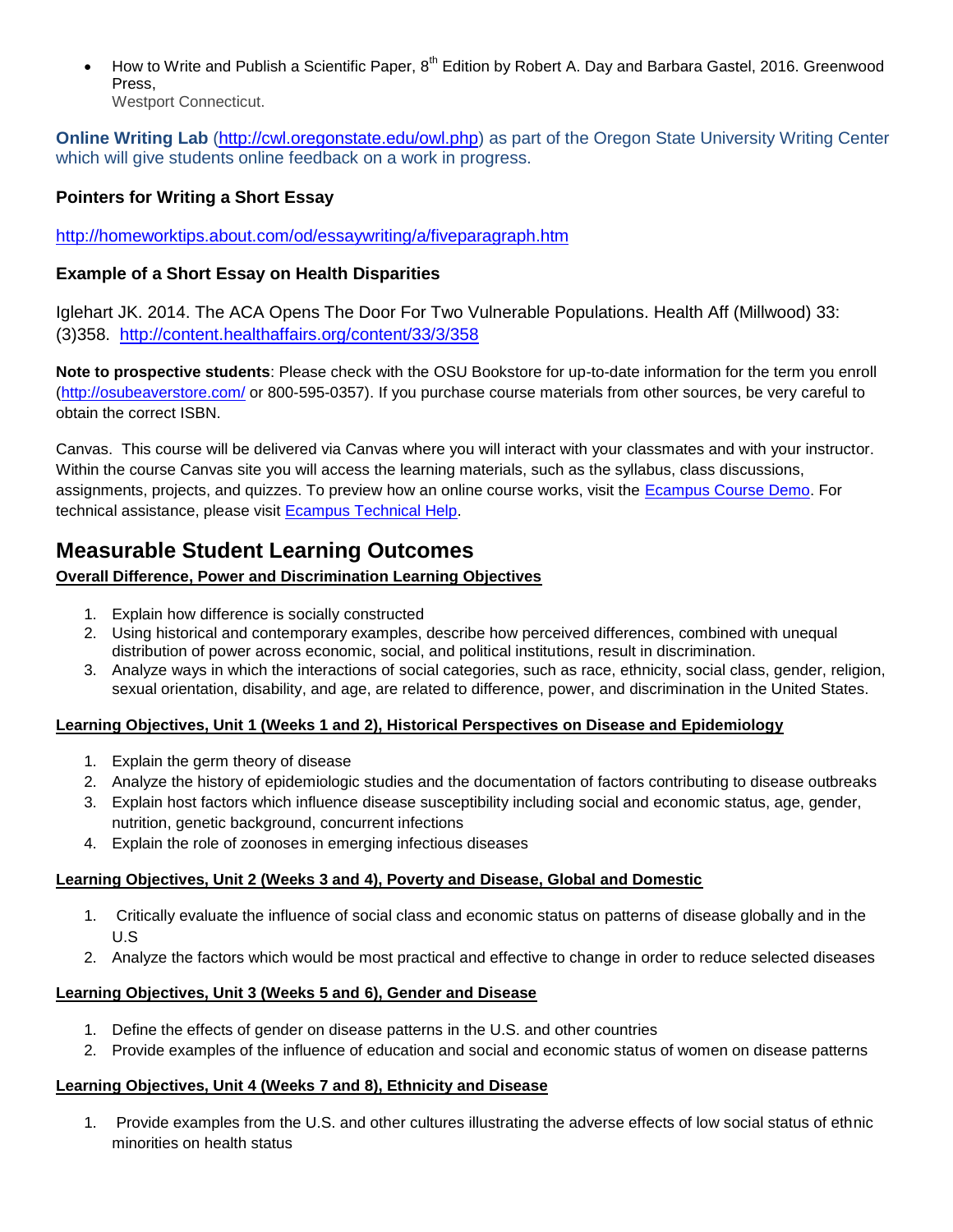#### **Learning Objectives, Unit 5, (Week 9), Factors Influencing Emergence of Antimicrobial Drug Resistance**

- 1. Explain the role of low socioeconomic status on patterns of treatment and prevention of infectious diseases
- 2. Explain the factors influencing emergence of multiply resistant TB in prison populations

### **Learning Objectives, Unit 6 (Week 10), Strategies for Improving Public Health Status in Disadvantaged Groups, Cultures and Countries**

- 1. Discuss the pros and cons of disease eradication efforts when they culminate in ceasing vaccination against the target disease
- 2. Critically evaluate innovative, proactive approaches for intervention to improve public health in the U.S. and globally
- 3. Suggest best practices for publically and privately funded programs targeting global public health problems

## **Bacc Core / Slash Course /**

#### **[Baccalaureate Core](http://oregonstate.edu/admin/aa/apaa/baccalaureate-core-bacc-core)**

This course emphasizes Writing Skills and Perspectives in the areas of history, medicine, anthropology and public health which are key goals of the Baccalaureate Core.

MB 330, Disease and Society, fulfills the Difference, Power, and Discrimination (DPD) requirement in the Baccalaureate Core. The DPD requirement engages students in the intellectual examination of the complexity of the structures, systems, and ideologies that sustain discrimination and the unequal distribution of power and resources in society. The unequal distribution of social, economic, and political power in the United States and in other countries is sustained through a variety of individual beliefs and institutional practices. These beliefs and practices have tended to obscure the origins and operations of social discrimination such that this unequal power distribution is often viewed as the natural order. Examination of DPD course material will enhance meaningful democratic participation in our diverse university community and our increasingly multicultural U.S. society.

# **Evaluation of Student Performance**

Short Essays 2 short essays X 100 possible points = 200

Online Discussion 10 essays or projects and participation in Discussion Forum X 50 possible points per essay/project with discussion = 500 points

Total Possible Points=700

# **Grading**

| 658 and above A | 560-587 B- | 469-489 D+ |
|-----------------|------------|------------|
| 630-657 A-      | 539-559 C+ | 448-468 D  |
| $609 - 629 B +$ | 518-538 C  | 420-447 D- |
| 588-608 B       | 490-517 C- |            |

#### **Course Content**

**Please note that there is much published information about health disparities and domestic and global public health. The Reading Assignment List provides reference material for students. Students are expected to choose 2 or 3 key content references to study for short essays, projects or Discussion Forums each week. STUDENTS ARE NOT EXPECTED TO READ ALL OF THE REFERENCES PROVIDED. They are expected to choose areas that interest them and pursue those focus areas. Note that in Canvas hot links to text for all references are available.**

| <b>Topic</b> | <b>Reading Assignments</b>                                | <b>Learning Activities</b>     |
|--------------|-----------------------------------------------------------|--------------------------------|
| Week 1.      | A. Basic information about Koch's Postulates and the germ | A.Assignment 1                 |
|              | theory                                                    | Goal: to critically evaluate   |
| Historical   | Fredericks DN, Relman DA. 1996. Sequence-based            | conflicting data and to decide |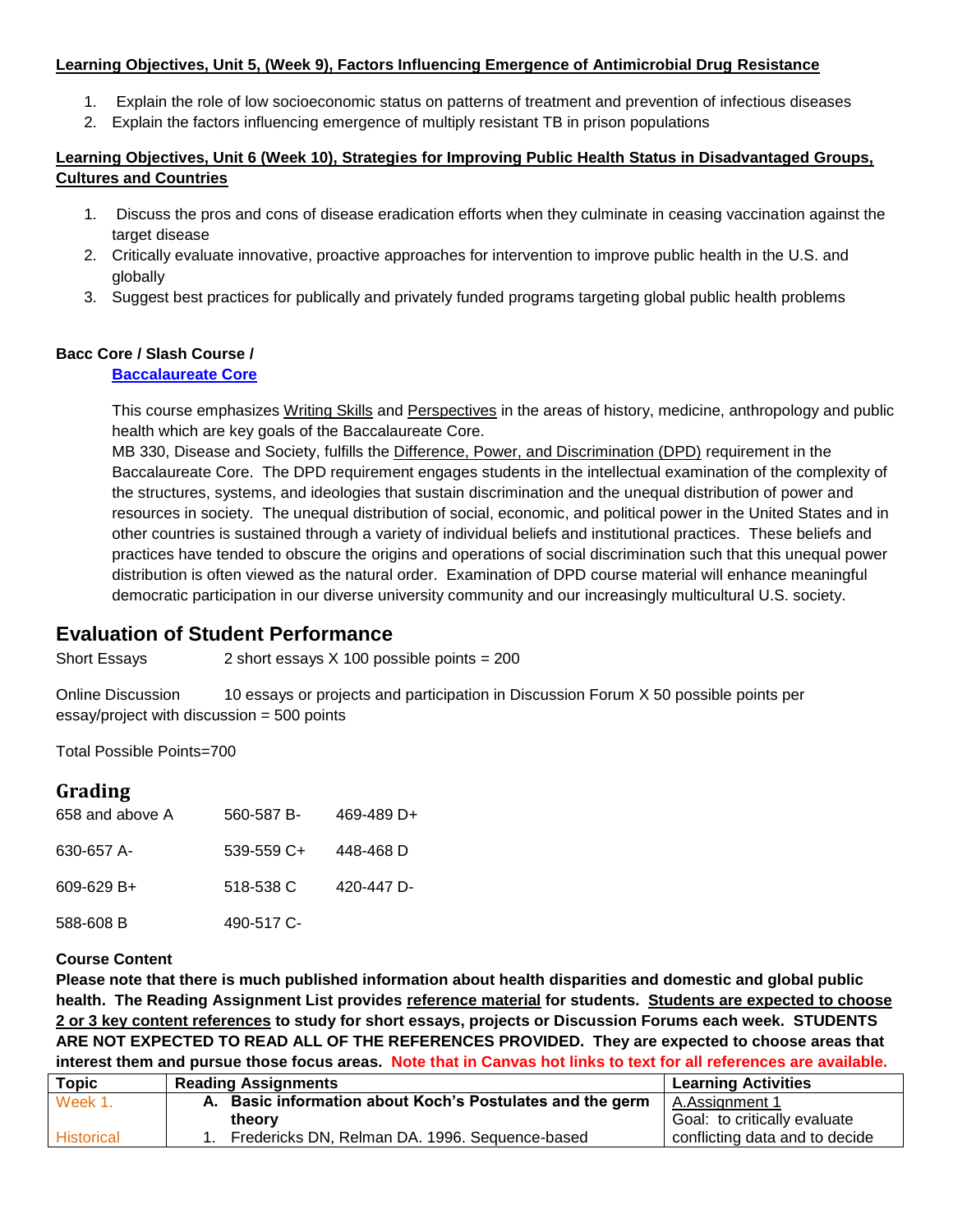| <b>Perspectives</b> | identification of microbial pathogens: a reconsideration of               | on a resolution to the conflict.    |
|---------------------|---------------------------------------------------------------------------|-------------------------------------|
| on Disease          | Koch's postulates. Clin Microbiol Rev 9: 18-33.                           | Discuss two competing theories      |
| and                 | 2. Koch's Postulates to Identify the Causative Agent of an                | for the source of cholera           |
| Epidemiology        | <b>Infectious Disease</b>                                                 | bacteria which sparked the          |
|                     | http://www.life.umd.edu/classroom/bsci424/BSCI223WebSite                  | 2010-2013 outbreak in Haiti.        |
|                     | Files/KochsPostulates.htm                                                 | Choose which point of view you      |
|                     | 3. In Search of a Germ Theory Equivalent for Chronic Disease              | support and explain why. The        |
|                     | http://www.cdc.gov/pcd/issues/2012/11_0301.htm                            | discussion should be a 500          |
|                     | 4. Contagion: Historical Views of Diseases and Epidemics                  | (approximately) word essay.         |
|                     | http://ocp.hul.harvard.edu/contagion/germtheory.html                      | Submit the document as an           |
|                     | <b>B.</b> References for Assignment 1                                     | attachment under the                |
|                     | Grad YH, Waldor MK. 2013. Deciphering the origins and tracking the        | Assignment 1 heading in             |
|                     | evolution of cholera epidemics with whole-genome-based molecular          | Canvas by 11 PM Monday the          |
|                     | epidemiology. MBio 4: e00670-00613.                                       | second week of class.               |
|                     | http://www.ncbi.nlm.nih.gov/pmc/articles/PMC3774194/pdf/mBio.006          | <b>B.Week 1 Discussion Forum</b>    |
|                     | 70-13.pdf                                                                 | Choose a disease outbreak and       |
|                     | Frerichs, R.R. 2013. Epilogue of the Origin of Cholera in Haiti.          | document the agencies that          |
|                     | http://www.ph.ucla.edu/epi/snow/cholera_haiti.html.                       | investigated the outbreak, the      |
|                     | Final Report of the Independent Panel of Experts on the Cholera           | methods they used in the            |
|                     | Outbreak in Haiti. 2011 (May). Panel appointed by United Nations          | investigation, and the              |
|                     | Secretary-General. https://www.un.org/News/dh/infocus/haiti/UN-           | conclusions they drew               |
|                     | cholera-report-final.pdf                                                  | regarding causation. Students       |
|                     |                                                                           | may choose a problem from           |
|                     | <b>C. Suggested References for Discussion Forum</b>                       | history or a recent investigation   |
|                     | Principles of Epidemiology (SELF-STUDY Course SS1978), Centers            | to illustrate historical or current |
|                     | for Disease Control, 2012.                                                | approaches to epidemiological       |
|                     | http://www.cdc.gov/osels/scientific_edu/ss1978/SS1978.pdf                 | investigations. For example the     |
|                     | Basic Epidemiology, Bonita, R., Beaglehole, R., Kjellström, T. 2006.      | life and work of Ignaz              |
|                     | World Health Organization.                                                | Semmelweis is a classic             |
|                     | http://whqlibdoc.who.int/publications/2006/9241547073_eng.pdf             | example of early resistance to      |
|                     | Harvard Global Health Institute Website.                                  | the germ theory in the scientific   |
|                     | http://globalhealth.harvard.edu/curricula-slides-reading#DV               | community. Write a 200-400          |
|                     | WHO Global Burden of Disease Powerpoint.                                  | word essay and post it to the       |
|                     | http://globalhealth.harvard.edu/curricula-slides-reading#DV               | Discussion Board. Please post       |
|                     | CDC Teacher's Tools for Epidemiology.                                     | your essay by Wed of week 1 at      |
|                     | http://www.cdc.gov/ncidod/teachers_tools/index.htm                        | 5 PM. Students will respond to      |
|                     | 10 Worst Epidemics by Robert Lamb, Discovery.com.                         | content or give constructive        |
|                     | http://dsc.discovery.com/tv-shows/curiosity/topics/10-worst-              | suggestions or praise to at least   |
|                     | epidemics.htm                                                             | 2 of your peers by Monday of        |
|                     | Plague in the United States, CDC. http://www.cdc.gov/plague/maps/         | Week 2 at 11 PM.                    |
|                     | Pertussis (Whooping Cough) Outbreaks, CDC.                                |                                     |
|                     | http://www.cdc.gov/pertussis/outbreaks/about.html                         |                                     |
|                     |                                                                           |                                     |
| Week 2.             | References, Assignment 2                                                  | A.Assignment 2--Student             |
| <b>Historical</b>   | Guns, Germs and Steel by Jared Diamond (Chapter 11-Lethal Gift            | <b>Investigation of Zoonotic</b>    |
| Perspectives        | of Livestock; about zoonoses)                                             | <b>Diseases</b>                     |
| on Disease          | Rabid by Bill Wasik and Monica Murphy (Chapter 8-Island of the            | Option 1: Emerging Diseases--       |
| and                 | Mad Dogs; about rabies outbreak on Bali)                                  | describe the role of specific       |
| Epidemiology        | Bats are reservoir of Ebola in Bangladesh.                                | animal species and their            |
|                     | http://www.sciencedaily.com/releases/2013/01/130116163819.htm             | ecological niches in the            |
|                     | Olival KJ, et al. 2013. Ebola virus antibodies in fruit bats, Bangladesh. | outbreaks of SARS, Tioman, or       |
|                     | Emerg Infect Dis 19: 270-273.                                             | Sin Nombre epidemics.               |
|                     | http://www.ncbi.nlm.nih.gov/pmc/articles/PMC3559038/pdf/12-               | Goal                                |
|                     | 0524.pdf                                                                  | To clarify the role of wildlife and |
|                     |                                                                           | domestic species in selected        |
|                     | Aguilar HC, Lee B. 2011. Emerging paramyxoviruses: molecular              | emerging diseases.                  |
|                     | mechanisms and antiviral strategies. Expert Rev Mol Med 13: e6.           | Option 2: Longstanding              |
|                     | http://www.ncbi.nlm.nih.gov/pmc/articles/PMC3253018/pdf/nihms343          | Epidemic Diseases-compare           |
|                     | 753.pdf                                                                   | the patterns of epidemics in rich   |
|                     |                                                                           | and poor countries. Suggested       |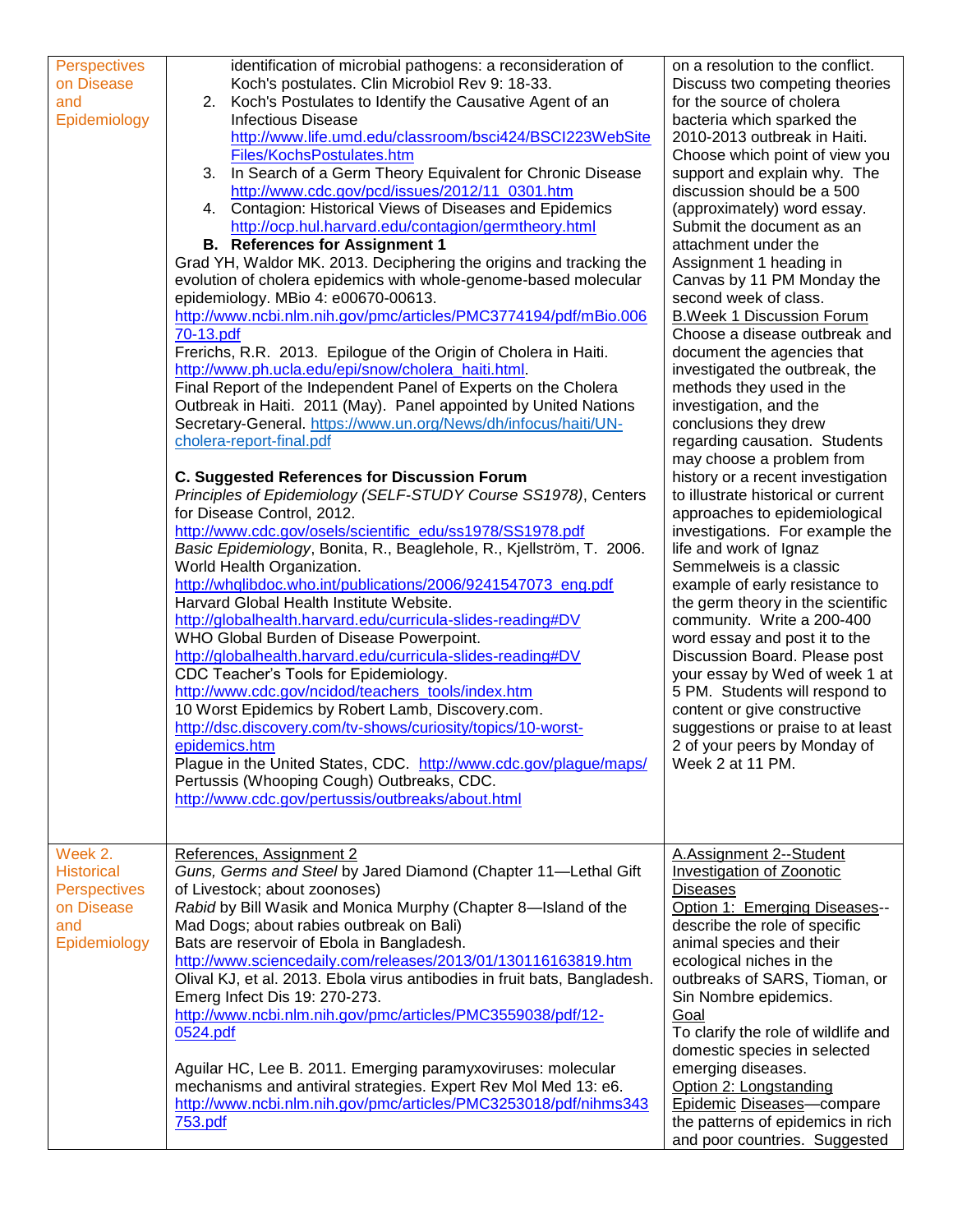| Baker KS, et al. 2013. Novel, potentially zoonotic paramyxoviruses<br>from the African straw-colored fruit bat Eidolon helvum. J Virol 87:<br>1348-1358. http://www.ncbi.nlm.nih.gov/pmc/articles/PMC3554137/ | topics include rabies, hemolytic<br>uremic E. Coli infection. Feel<br>free to choose a topic that |
|---------------------------------------------------------------------------------------------------------------------------------------------------------------------------------------------------------------|---------------------------------------------------------------------------------------------------|
|                                                                                                                                                                                                               | interests you.                                                                                    |
| Yaiw KC, Bingham J, Crameri G, Mungall B, Hyatt A, Yu M, Eaton B,<br>Shamala D, Wang LF, Thong Wong K. 2008. Tioman virus, a                                                                                  | Goal<br>To clarify the role of wildlife and                                                       |
| paramyxovirus of bat origin, causes mild disease in pigs and has a                                                                                                                                            | domestic species in selected                                                                      |
| predilection for lymphoid tissues. J Virol 82: 565-568.                                                                                                                                                       | longstanding epidemic diseases                                                                    |
| http://jvi.asm.org/content/82/1/565.full.pdf+html                                                                                                                                                             | Method for Option 1 and 2                                                                         |
| Resources, Discussion Forum Week 2                                                                                                                                                                            | Post a draft 500 word essay                                                                       |
| When People Come First [electronic resource, OSU library]: Critical<br>Studies in Global Health by Joao Biehl, 2013. Princeton University                                                                     | under Assignment 2 of the<br>Canvas Site by 11 PM Monday                                          |
| Press. Preface, "Critical Global Health", Pages 1-22                                                                                                                                                          | of week 3 (day may be adjusted                                                                    |
| http://oasis.oregonstate.edu/search~S13/?searchtype=t&searcharg=<br>When+People+Come+First%3ACritical+Studies+in+Global+Health&s                                                                              | due to July 4 holiday).                                                                           |
| earchscope=13&sortdropdown=-&SORT=D                                                                                                                                                                           | <b>B.Week 2 Discussion Forum</b><br>This week's Discussion Forum                                  |
|                                                                                                                                                                                                               | will focus on social and                                                                          |
| Reimagining Global Health [electronic resource, OSU library]: An                                                                                                                                              | economic factors as well as                                                                       |
| Introduction by Paul Farmer, 2013. U. of California. Introduction: "A                                                                                                                                         | specific host factors which                                                                       |
| Biosocial Approach to Public Health", pages1-12.                                                                                                                                                              | influence susceptibility to                                                                       |
|                                                                                                                                                                                                               | disease. By Wednesday of this                                                                     |
| http://oasis.oregonstate.edu/search/?searchtype=t&searcharg=Reima                                                                                                                                             | week at 5 PM please post a                                                                        |
| gining+Global+Health%3AAn+Introduction&searchscope=13&SORT=                                                                                                                                                   | commentary considering the                                                                        |
| $\overline{\mathsf{D}}$                                                                                                                                                                                       | critical role of 3 such factors in                                                                |
|                                                                                                                                                                                                               | determining susceptibility to a                                                                   |
| Betrayal of trust: the collapse of global public health by Laurie<br>Garrett, 2000. Hyperion.                                                                                                                 | specific disease. Examples of<br>topics might include                                             |
|                                                                                                                                                                                                               | tuberculosis in the Yanomami,                                                                     |
| Infections and Inequalities: The Modern Plagues by Paul Farmer,                                                                                                                                               | the influence of sickle cell                                                                      |
| 1999. University of California Press.                                                                                                                                                                         | anemia on malaria or the                                                                          |
|                                                                                                                                                                                                               | influence of high levels of                                                                       |
| Paul Farmer podcast Poverty and Disease                                                                                                                                                                       | hygiene on allergy and asthma                                                                     |
| http://www.youtube.com/watch?v=dEr1WIYJm3s;                                                                                                                                                                   | in highly developed societies.                                                                    |
| Defeating Global Poverty and Disease                                                                                                                                                                          | Also a mutation which protected                                                                   |
| Podcast by Ross Buckley                                                                                                                                                                                       | historical European populations                                                                   |
| http://www.youtube.com/watch?v=l9UtHbzvX6g                                                                                                                                                                    | against bubonic plague also                                                                       |
| Genetic Background and Disease                                                                                                                                                                                | now protects these people<br>against HIV. Your response                                           |
| Sousa AO, Salem JI, Lee FK, Vercosa MC, Cruaud P, Bloom BR,                                                                                                                                                   | should be 200-400 words.                                                                          |
| Lagrange PH, David HL. 1997. An epidemic of tuberculosis with a                                                                                                                                               | Please respond to content or                                                                      |
| high rate of tuberculin anergy among a population previously                                                                                                                                                  | give constructive suggestions or                                                                  |
| unexposed to tuberculosis, the Yanomami Indians of the Brazilian                                                                                                                                              | praise to at least 2 of your peers                                                                |
| Amazon. Proc Natl Acad Sci U S A 94: 13227-13232.                                                                                                                                                             | by Monday of week 3 (day may                                                                      |
| http://www.ncbi.nlm.nih.gov/pmc/articles/PMC24291/                                                                                                                                                            | be adjusted due to July 4                                                                         |
|                                                                                                                                                                                                               | holiday) at 11 PM.                                                                                |
| Ko WY, et al. 2013. Identifying Darwinian selection acting on different                                                                                                                                       |                                                                                                   |
| human APOL1 variants among diverse African populations. Am J                                                                                                                                                  |                                                                                                   |
| Hum Genet 93: 54-66. (Populations that evolved to have genetic                                                                                                                                                |                                                                                                   |
| resistance to African sleeping sickness are predisposed to develop<br>more kidney disease in modern societies.)                                                                                               |                                                                                                   |
| http://www.ncbi.nlm.nih.gov/pmc/articles/PMC3710747/                                                                                                                                                          |                                                                                                   |
|                                                                                                                                                                                                               |                                                                                                   |
| Cohn SK, Jr., Weaver LT. 2006. The Black Death and AIDS: CCR5-                                                                                                                                                |                                                                                                   |
| Delta32 in genetics and history. QJM 99: 497-503.                                                                                                                                                             |                                                                                                   |
| http://qimed.oxfordjournals.org/content/99/8/497.full.pdf+html                                                                                                                                                |                                                                                                   |
| Health Disparities in the U.S.                                                                                                                                                                                |                                                                                                   |
|                                                                                                                                                                                                               |                                                                                                   |
|                                                                                                                                                                                                               |                                                                                                   |
| CDC Report on Health Disparities in the U.S. 2011.                                                                                                                                                            |                                                                                                   |
| http://www.cdc.gov/mmwr/pdf/other/su6001.pdf                                                                                                                                                                  |                                                                                                   |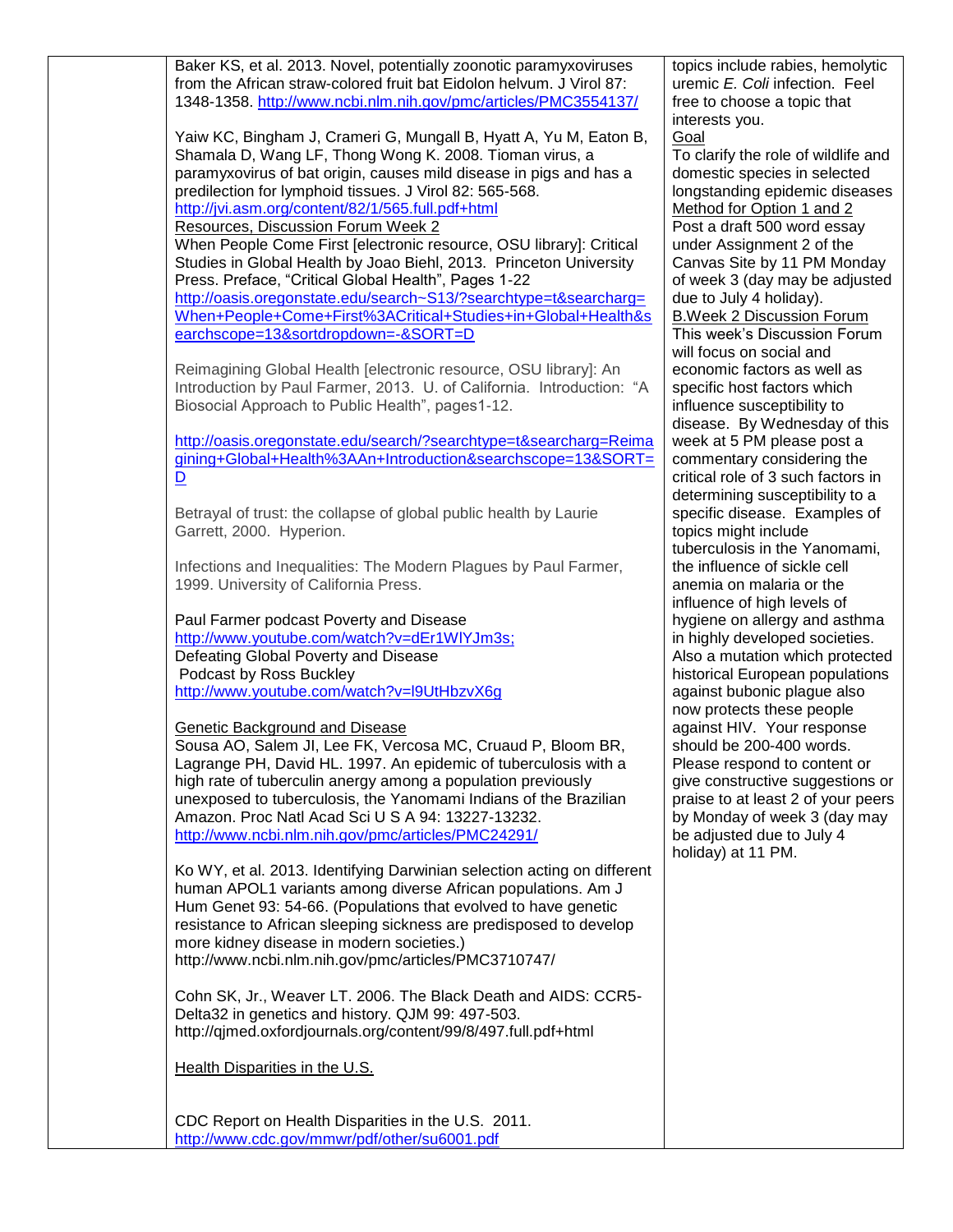|                                                              | Manuscripts on Social Epidemiology:                                                                                                                                                                                                                                                                                                                                                                                                                                                                                                                                                                                                                                                                                                                                                                                                                                                                                                                                                                                                                                                                                                                                                                                                                                                                                                                                                                                                                                                                                                                                                                                                               |                                                                                                                                                                                                                                                                                                                                                                                                                                                                                                                                                                                                                     |
|--------------------------------------------------------------|---------------------------------------------------------------------------------------------------------------------------------------------------------------------------------------------------------------------------------------------------------------------------------------------------------------------------------------------------------------------------------------------------------------------------------------------------------------------------------------------------------------------------------------------------------------------------------------------------------------------------------------------------------------------------------------------------------------------------------------------------------------------------------------------------------------------------------------------------------------------------------------------------------------------------------------------------------------------------------------------------------------------------------------------------------------------------------------------------------------------------------------------------------------------------------------------------------------------------------------------------------------------------------------------------------------------------------------------------------------------------------------------------------------------------------------------------------------------------------------------------------------------------------------------------------------------------------------------------------------------------------------------------|---------------------------------------------------------------------------------------------------------------------------------------------------------------------------------------------------------------------------------------------------------------------------------------------------------------------------------------------------------------------------------------------------------------------------------------------------------------------------------------------------------------------------------------------------------------------------------------------------------------------|
|                                                              | Glymour MM, Osypuk TL, Rehkopf DH. 2013. Invited commentary:<br>off-roading with social epidemiology--exploration, causation,<br>translation. Am J Epidemiol 178: 858-863.<br>http://www.ncbi.nlm.nih.gov/pubmed/24008902                                                                                                                                                                                                                                                                                                                                                                                                                                                                                                                                                                                                                                                                                                                                                                                                                                                                                                                                                                                                                                                                                                                                                                                                                                                                                                                                                                                                                         |                                                                                                                                                                                                                                                                                                                                                                                                                                                                                                                                                                                                                     |
|                                                              | Subramanian SV, Kawachi I. 2004. Income inequality and health:<br>what have we learned so far? Epidemiol Rev 26: 78-91.<br>http://www.ncbi.nlm.nih.gov/pubmed/15234949                                                                                                                                                                                                                                                                                                                                                                                                                                                                                                                                                                                                                                                                                                                                                                                                                                                                                                                                                                                                                                                                                                                                                                                                                                                                                                                                                                                                                                                                            |                                                                                                                                                                                                                                                                                                                                                                                                                                                                                                                                                                                                                     |
| Week 3.<br>Poverty and<br>Disease,<br>Domestic and<br>Global | When People Come First [electronic resource, OSU library]: Critical<br>Studies in Global Health by Joao Biehl, 2013. Princeton University<br>Press.<br>http://oasis.oregonstate.edu/search~S13/?searchtype=t&searcharg=<br>When+People+Come+First%3ACritical+Studies+in+Global+Health&s<br>earchscope=13&sortdropdown=-&SORT=D<br>Reimagining Global Health: An Introduction by Paul Farmer, 2013<br>[electronic resource, OSU library]. U. of California Press. Chapters 6<br>and 7, "Building a Effective Rural Health Delivery Model in Haiti and<br>Rwanda, pages 133-183, "Scaling Up Effective Delivery Models<br>Worldwide", pages 184-211.<br>http://oasis.oregonstate.edu/search/?searchtype=t&searcharg=Reima<br>gining+Global+Health%3AAn+Introduction&searchscope=13&SORT=<br>$\overline{\mathsf{D}}$<br><b>Additional Textbooks</b><br>Betrayal of trust: the collapse of global public health by Laurie<br>Garrett, 2000. Hyperion.                                                                                                                                                                                                                                                                                                                                                                                                                                                                                                                                                                                                                                                                                                 | <b>Week 3 Discussion Forum</b><br>By Wednesday of week 3 at 5<br>PM please post a commentary<br>of 200-400 words evaluating the<br>ways in which poverty increases<br>a disease of your choice.<br>Sometimes in the global health<br>community stakeholders argue<br>which comes first, poverty or<br>increased risk of a specific<br>disease. Certainly poverty can<br>predispose populations to<br>disease and specific diseases<br>can lead to or exacerbate<br>poverty. Students will provide<br>constructive suggestions to<br>improve 2 of their classmate's<br>presentations by Monday of<br>week 4 at 11 PM |
|                                                              | Infections and Inequalities: The Modern Plagues by Paul Farmer,<br>1999. University of<br>California Press.                                                                                                                                                                                                                                                                                                                                                                                                                                                                                                                                                                                                                                                                                                                                                                                                                                                                                                                                                                                                                                                                                                                                                                                                                                                                                                                                                                                                                                                                                                                                       |                                                                                                                                                                                                                                                                                                                                                                                                                                                                                                                                                                                                                     |
| Week 4.<br>Poverty and<br>Disease,<br>Domestic and<br>Global | Robert Wood Johnson Foundation<br>http://www.rwjf.org/en/blogs/new-public-health.html?bst=new-public-<br>health%3ahealth-disparities&cid=xps_nph_040<br><b>UC Davis Center for Health Disparities</b><br>http://www.ucdmc.ucdavis.edu/crhd/<br>Case Western Reserve Center for Reducing Health Disparities<br>http://www.case.edu/med/ccrhd/<br>Harvard University Center for Research on Health Disparities<br>http://catalyst.harvard.edu/programs/disparities/<br>University of Pennsylvania Center for Community Health Workers<br>http://chw.upenn.edu/<br>References on Community Health Worker Model<br>Balcazar H, Alvarado M, Ortiz G. 2011. Salud Para Su Corazon<br>(health for your heart) community health worker model: community<br>and clinical approaches for addressing cardiovascular disease risk<br>reduction in Hispanics/Latinos. J Ambul Care Manage 34: 362-372.<br>Chang LW, Alamo S, Guma S, Christopher J, Suntoke T, Omasete R,<br>Montis JP, Quinn TC, Juncker M, Reynolds SJ. 2009. Two-year<br>virologic outcomes of an alternative AIDS care model: evaluation of a<br>peer health worker and nurse-staffed community-based program in<br>Uganda. J Acquir Immune Defic Syndr 50: 276-282.<br>Cherrington A, Ayala GX, Amick H, Allison J, Corbie-Smith G,<br>Scarinci I. 2008a. Implementing the community health worker model<br>within diabetes management: challenges and lessons learned from<br>programs across the United States. Diabetes Educ 34: 824-833.<br>Cherrington A, Ayala GX, Amick H, Scarinci I, Allison J, Corbie-Smith<br>G. 2008b. Applying the community health worker model to diabetes | Discussion Forum, Week 4<br>Choose a specific public health<br>problem related to poverty and<br>propose an intervention to<br>mitigate the problem. Pretend<br>that you are attending a<br>scientific meeting. Prepare a 15<br>minute Powerpoint lecture on<br>your proposed intervention and<br>post it to the Discussion Board.<br>Please post your project by<br>Wed of week 4. Students will<br>provide constructive<br>suggestions to improve 2 of<br>their classmate's presentations<br>by Monday of week 5 at 11 PM.                                                                                        |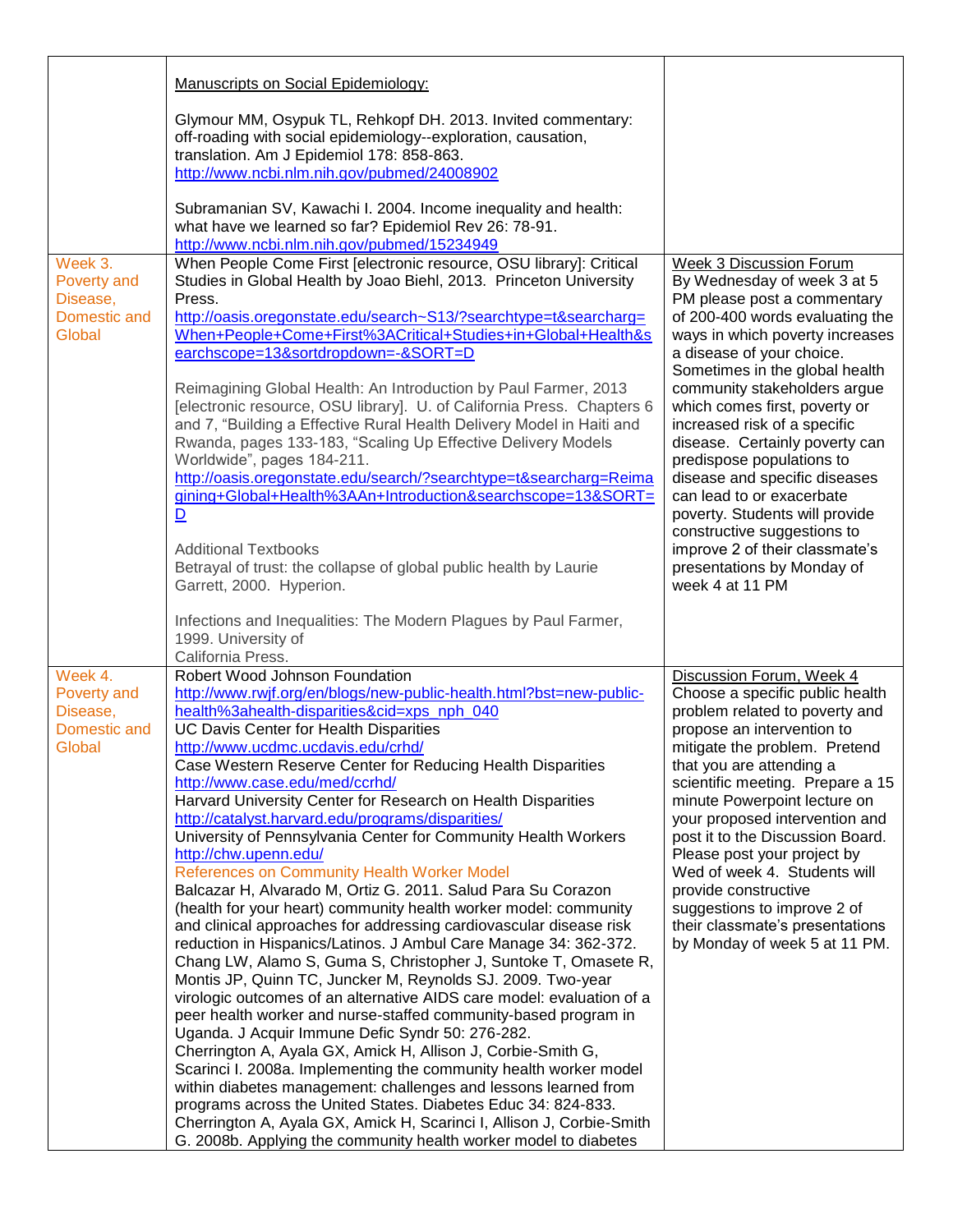|                                                | management: using mixed methods to assess implementation and<br>effectiveness. J Health Care Poor Underserved 19: 1044-1059.<br>Connor A, Rainer LP, Simcox JB, Thomisee K. 2007. Increasing the<br>delivery of health care services to migrant farm worker families<br>through a community partnership model. Public Health Nurs 24: 355-<br>360.<br>Farquhar SA, Michael YL. 2004. Poder es Salud/Power for Health: an<br>application of the community health worker model in Portland,<br>Oregon. J Interprof Care 18: 445-447.<br>Hurtado M, Spinner JR, Yang M, Evensen C, Windham A, Ortiz G,<br>Tracy R, Ivy ED. 2014. Knowledge and behavioral effects in<br>cardiovascular health: Community Health Worker Health Disparities<br>Initiative, 2007-2010. Prev Chronic Dis 11: E22.<br>Johnson CD, Noyes J, Haines A, Thomas K, Stockport C, Ribas AN,<br>Harris M. 2013. Learning from the Brazilian community health worker<br>model in North Wales. Global Health 9: 25.<br>http://www.ncbi.nlm.nih.gov/pmc/articles/PMC3681592/pdf/1744-<br>8603-9-25.pdf<br>Kangovi S, Mitra N, Grande D, White ML, McCollum S, Sellman J,<br>Shannon RP, Long JA. 2014. Patient-Centered Community Health<br>Worker Intervention to Improve Posthospital Outcomes: A<br>Randomized Clinical Trial. JAMA Intern Med.<br>Margellos-Anast H, Gutierrez MA, Whitman S. 2012. Improving<br>asthma management among African-American children via a<br>community health worker model: findings from a Chicago-based pilot<br>intervention. J Asthma 49: 380-389.<br>Monaghan PF, Forst LS, Tovar-Aguilar JA, Bryant CA, Israel GD,<br>Galindo-Gonzalez S, Thompson Z, Zhu Y, McDermott RJ. 2011.<br>Preventing eye injuries among citrus harvesters: the community<br>health worker model. Am J Public Health 101: 2269-2274.<br>http://www.ncbi.nlm.nih.gov/pmc/articles/PMC3222448/<br>Spiro A, Oo SA, Marable D, Collins JP. 2012. A unique model of the<br>community health worker: the MGH Chelsea Community Health<br>Improvement team. Fam Community Health 35: 147-160.<br>Thompson JR, Horton C, Flores C. 2007. Advancing diabetes self-<br>management in the Mexican American population: a community<br>health worker model in a primary care setting. Diabetes Educ 33<br>Suppl 6: 159S-165S<br><b>Preparing an Effective Powerpoint Presentation</b> |                                                                                                                                                                                                                                                                                                                                                                                                                                                                                                                                                               |
|------------------------------------------------|-----------------------------------------------------------------------------------------------------------------------------------------------------------------------------------------------------------------------------------------------------------------------------------------------------------------------------------------------------------------------------------------------------------------------------------------------------------------------------------------------------------------------------------------------------------------------------------------------------------------------------------------------------------------------------------------------------------------------------------------------------------------------------------------------------------------------------------------------------------------------------------------------------------------------------------------------------------------------------------------------------------------------------------------------------------------------------------------------------------------------------------------------------------------------------------------------------------------------------------------------------------------------------------------------------------------------------------------------------------------------------------------------------------------------------------------------------------------------------------------------------------------------------------------------------------------------------------------------------------------------------------------------------------------------------------------------------------------------------------------------------------------------------------------------------------------------------------------------------------------------------------------------------------------------------------------------------------------------------------------------------------------------------------------------------------------------------------------------------------------------------------------------------------------------------------------------------------------------------------------------------------------------------------------------------------------------------------------------------------|---------------------------------------------------------------------------------------------------------------------------------------------------------------------------------------------------------------------------------------------------------------------------------------------------------------------------------------------------------------------------------------------------------------------------------------------------------------------------------------------------------------------------------------------------------------|
|                                                | http://www.slideshare.net/satyajeet_02/how-to-make-effective-<br>presentation                                                                                                                                                                                                                                                                                                                                                                                                                                                                                                                                                                                                                                                                                                                                                                                                                                                                                                                                                                                                                                                                                                                                                                                                                                                                                                                                                                                                                                                                                                                                                                                                                                                                                                                                                                                                                                                                                                                                                                                                                                                                                                                                                                                                                                                                             |                                                                                                                                                                                                                                                                                                                                                                                                                                                                                                                                                               |
| Week 5.<br><b>Gender and</b><br><b>Disease</b> | <b>Book Chapter</b><br>Infections and Inequalities: The Modern Plagues by Paul Farmer,<br>1999. University of California Press. Chapter 3, "Invisible Women-<br>Class, Gender and HIV", p. 59-93.<br><b>Journal Articles</b><br>Abate KH. 2013. Gender Disparity in Prevalence of Depression<br>Among Patient Population: A Systematic Review. Ethiop J Health Sci<br>23: 283-288.<br>http://www.ncbi.nlm.nih.gov/pmc/articles/PMC3847538/<br>Chowdhury AM, Bhuiya A, Chowdhury ME, Rasheed S, Hussain Z,<br>Chen LC. 2013. The Bangladesh paradox: exceptional health<br>achievement despite economic poverty. Lancet 382: 1734-1745.<br>Clough S. 2011. Gender and the hygiene hypothesis. Soc Sci Med<br>72: 486-493.<br>Cohen J. 2014. Kidney disease is killing poor male sugar cane<br>workers in Central and South America (Links to an external                                                                                                                                                                                                                                                                                                                                                                                                                                                                                                                                                                                                                                                                                                                                                                                                                                                                                                                                                                                                                                                                                                                                                                                                                                                                                                                                                                                                                                                                                                   | Discussion Forum Week 5<br>Choose a disease (can be<br>infectious or noninfectious) in<br>which there is a differential<br>prevalence based on gender in<br>a setting of your choice.<br>Analyze the contribution of<br>biological aspects of gender as<br>well as the social context of<br>gender on this disease in this<br>situation. Post a 400-500 word<br>discussion of the topic in the<br>form of a News and Analysis<br>article from the journal Science<br>on the Discussion Board by<br>Wed 5PM. Please respond to<br>content or give constructive |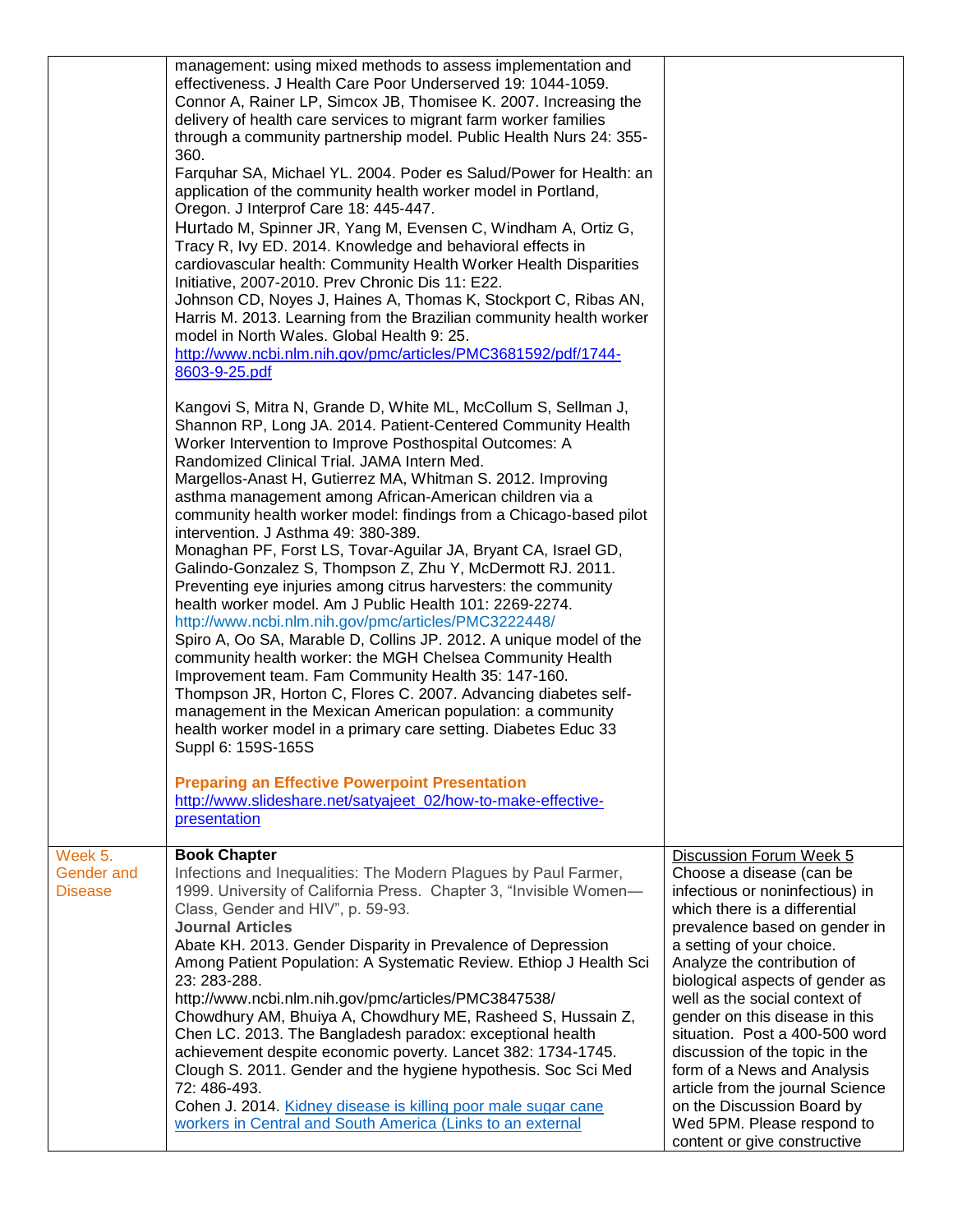|                                                | site.). Science 344: 143-147.<br>Chatterjee, R. 2016. Farm workers are dying in southern India as an<br>epidemic of a mysterious kidney disease goes global. 2016. Science<br>352 (6281): 24-27.<br>Hawkes S, Buse K. 2013. Gender and global health: evidence, policy,<br>and inconvenient truths. Lancet 381: 1783-1787.<br>Incorvaia E, Sicouri L, Petersen-Mahrt SK, Schmitz KM. 2013.<br>Hormones and AID: balancing immunity and autoimmunity.<br>Autoimmunity 46: 128-137.<br>Klein SL. 2000. Hormones and mating system affect sex and species<br>differences in immune function among vertebrates. Behav Processes<br>51: 149-166.<br>Liu L, Benten WP, Wang L, Hao X, Li Q, Zhang H, Guo D, Wang Y,<br>Wunderlich F, Qiao Z. 2005. Modulation of Leishmania donovani<br>infection and cell viability by testosterone in bone marrow-derived<br>macrophages: signaling via surface binding sites. Steroids 70: 604-<br>614.<br>Lokuge S, Frey BN, Foster JA, Soares CN, Steiner M. 2011.<br>Depression in women: windows of vulnerability and new insights into<br>the link between estrogen and serotonin. J Clin Psychiatry 72: e1563-<br>1569.<br>McClelland EE, Hobbs LM, Rivera J, Casadevall A, Potts WK, Smith<br>JM, Ory JJ. 2013. The role of host gender in the pathogenesis of<br>Cryptococcus neoformans infections. PLoS One 8: e63632.<br>Rettew JA, Huet-Hudson YM, Marriott I. 2008. Testosterone reduces<br>macrophage expression in the mouse of toll-like receptor 4, a trigger<br>for inflammation and innate immunity. Biol Reprod 78: 432-437.<br>Schiller CE, O'Hara MW, Rubinow DR, Johnson AK. 2013. Estradiol<br>modulates anhedonia and behavioral despair in rats and negative<br>affect in a subgroup of women at high risk for postpartum depression.<br>Physiol Behav 119: 137-14.<br><b>Preparing a News Article</b><br>How to Write and Publish a Scientific Paper, 8 <sup>th</sup> Edition by Robert A.<br>Day and Barbara Gastel, Chapter 24, How to Write Opinion.<br>Chapter 26, How to Write for the Public.<br>Example News and Analysis Article on Public Health from the<br>journal Science<br>Roberts L. 2013. Infectious disease. Israel's silent polio epidemic<br>breaks all the rules. Science 342: 679-680.<br>http://www.sciencemag.org/content/342/6159/679 | suggestions or praise to at least<br>2 of your peers by Monday of<br>week 6 at 11 PM.                                                                                                                                                                                                                                                                                                                                                                                          |
|------------------------------------------------|-----------------------------------------------------------------------------------------------------------------------------------------------------------------------------------------------------------------------------------------------------------------------------------------------------------------------------------------------------------------------------------------------------------------------------------------------------------------------------------------------------------------------------------------------------------------------------------------------------------------------------------------------------------------------------------------------------------------------------------------------------------------------------------------------------------------------------------------------------------------------------------------------------------------------------------------------------------------------------------------------------------------------------------------------------------------------------------------------------------------------------------------------------------------------------------------------------------------------------------------------------------------------------------------------------------------------------------------------------------------------------------------------------------------------------------------------------------------------------------------------------------------------------------------------------------------------------------------------------------------------------------------------------------------------------------------------------------------------------------------------------------------------------------------------------------------------------------------------------------------------------------------------------------------------------------------------------------------------------------------------------------------------------------------------------------------------------------------------------------------------------------------------------------------------------------------------------------------------------------------------------------------------------------------------------------------------|--------------------------------------------------------------------------------------------------------------------------------------------------------------------------------------------------------------------------------------------------------------------------------------------------------------------------------------------------------------------------------------------------------------------------------------------------------------------------------|
|                                                |                                                                                                                                                                                                                                                                                                                                                                                                                                                                                                                                                                                                                                                                                                                                                                                                                                                                                                                                                                                                                                                                                                                                                                                                                                                                                                                                                                                                                                                                                                                                                                                                                                                                                                                                                                                                                                                                                                                                                                                                                                                                                                                                                                                                                                                                                                                       |                                                                                                                                                                                                                                                                                                                                                                                                                                                                                |
| Week 6.<br><b>Gender</b> and<br><b>Disease</b> |                                                                                                                                                                                                                                                                                                                                                                                                                                                                                                                                                                                                                                                                                                                                                                                                                                                                                                                                                                                                                                                                                                                                                                                                                                                                                                                                                                                                                                                                                                                                                                                                                                                                                                                                                                                                                                                                                                                                                                                                                                                                                                                                                                                                                                                                                                                       | Discussion Forum Week 6<br>Choose a disease (can be<br>infectious or noninfectious) in<br>which there is a differential<br>prevalence based on gender in<br>a setting of your choice.<br>Suggest a meaningful<br>intervention to mitigate the<br>disease burden. Post a 400-<br>500 word discussion of the topic<br>on the Discussion Board by<br>Wed 5PM. . Please give<br>constructive suggestions or<br>praise to at least 2 of your peers<br>by Monday of week 7 at 11 PM. |
| Week 7.                                        | Historical Examples of Health Disparities Based on Race and Racial                                                                                                                                                                                                                                                                                                                                                                                                                                                                                                                                                                                                                                                                                                                                                                                                                                                                                                                                                                                                                                                                                                                                                                                                                                                                                                                                                                                                                                                                                                                                                                                                                                                                                                                                                                                                                                                                                                                                                                                                                                                                                                                                                                                                                                                    | Discussion Forum Week 7                                                                                                                                                                                                                                                                                                                                                                                                                                                        |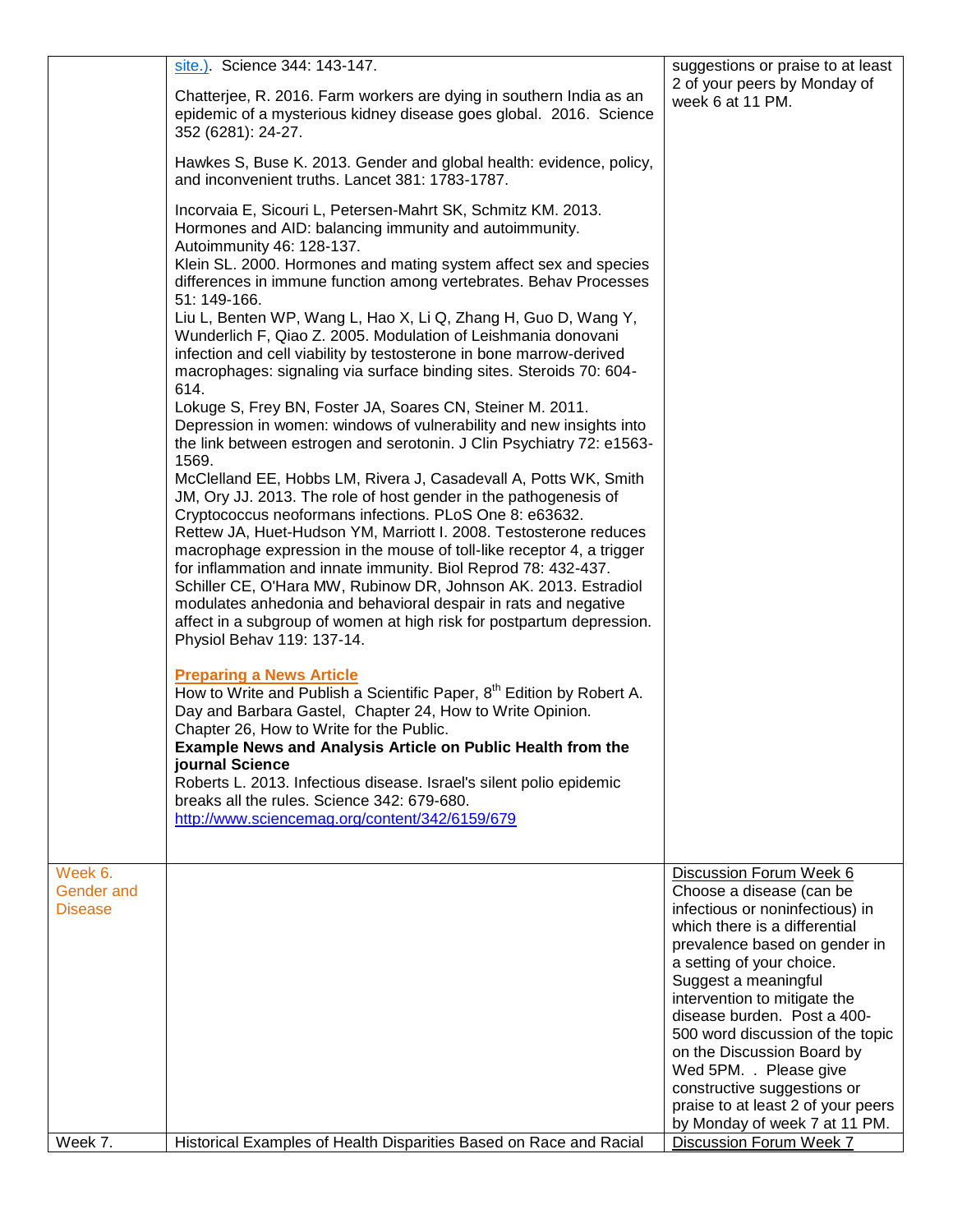| Ethnicity and<br><b>Disease</b>                   | Discrimination in Health Care Systems<br>Chapter 3: "Colonial Medicine and Its Legacies", pages 33-73. In<br>Reimagining Global Health, Farmer et al.2013.<br>Racism and Research: The Case of the Tuskegee Syphilis Study,<br>Brandt, A.M., Hastings Center Magazine, Dec 1978<br>http://www.med.navy.mil/bumed/Documents/Healthcare%20Ethics/R<br>acism-And-Research.pdf<br>U tube video on Tuskegee Study<br>http://www.youtube.com/watch?v=x-YMdaEdbcg<br>Scandal. Tuskegee [videorecording] / producer/writer, Laurence Matlin; director,<br>J.R. Rost; CBS News productions.;; Films for the Humanities & Sciences<br>(Firm); Princeton, NJ, 2000.<br>OSU Library, R853.H8 T869 2004 DVD, Valley Library                                                                                                                                                                                                                                                                                                                                                                                                                                                                                                                                                                                                                                                                                                                                                                                                                                                                                                                                                                              | What lessons can we learn from<br>the legacy of colonial medicine,<br>theTuskegee Syphilis study,<br>and the Kalaupapa leper colony<br>in Hawaii? How can we work<br>respectfully and effectively as<br>partners with disadvantaged<br>populations in the U.S. and<br>worldwide? Submit a 400-500<br>word essay on the Discussion<br>Board by Wed 5 PM. Please<br>comment on the content or give<br>constructive suggestions or<br>praise to at least 2 of your peers<br>by Monday of week 8 at 11 PM. |
|---------------------------------------------------|---------------------------------------------------------------------------------------------------------------------------------------------------------------------------------------------------------------------------------------------------------------------------------------------------------------------------------------------------------------------------------------------------------------------------------------------------------------------------------------------------------------------------------------------------------------------------------------------------------------------------------------------------------------------------------------------------------------------------------------------------------------------------------------------------------------------------------------------------------------------------------------------------------------------------------------------------------------------------------------------------------------------------------------------------------------------------------------------------------------------------------------------------------------------------------------------------------------------------------------------------------------------------------------------------------------------------------------------------------------------------------------------------------------------------------------------------------------------------------------------------------------------------------------------------------------------------------------------------------------------------------------------------------------------------------------------|--------------------------------------------------------------------------------------------------------------------------------------------------------------------------------------------------------------------------------------------------------------------------------------------------------------------------------------------------------------------------------------------------------------------------------------------------------------------------------------------------------|
|                                                   | Fear and Loathing in Hawaii: 'Colony', Terry Gross, NPR program on<br>Leper Colony on Molokai, Feb 206                                                                                                                                                                                                                                                                                                                                                                                                                                                                                                                                                                                                                                                                                                                                                                                                                                                                                                                                                                                                                                                                                                                                                                                                                                                                                                                                                                                                                                                                                                                                                                                      |                                                                                                                                                                                                                                                                                                                                                                                                                                                                                                        |
|                                                   | http://www.npr.org/templates/story/story.php?storyId=5183996                                                                                                                                                                                                                                                                                                                                                                                                                                                                                                                                                                                                                                                                                                                                                                                                                                                                                                                                                                                                                                                                                                                                                                                                                                                                                                                                                                                                                                                                                                                                                                                                                                |                                                                                                                                                                                                                                                                                                                                                                                                                                                                                                        |
|                                                   | Institute of Medicine Study of Health Disparities, 2002<br>http://www.iom.edu/~/media/Files/Report%20Files/2003/Unequ<br>al-Treatment-Confronting-Racial-and-Ethnic-Disparities-in-Health-<br>Care/DisparitiesAdmin8pg.pdf                                                                                                                                                                                                                                                                                                                                                                                                                                                                                                                                                                                                                                                                                                                                                                                                                                                                                                                                                                                                                                                                                                                                                                                                                                                                                                                                                                                                                                                                  |                                                                                                                                                                                                                                                                                                                                                                                                                                                                                                        |
| Week 8.<br><b>Ethnicity and</b><br><b>Disease</b> | Remember that references on Community Health Care Workers are<br>presented in Unit 2 (weeks 3 and 4).<br><b>Current Examples of Health Disparities Based on Race</b><br>Leow JJ, Lim VW, Lingam P, Go KT, Teo LT. 2014. Ethnic Disparities<br>in Trauma Mortality Outcomes. World J Surg. Epub- DOI<br>10.1007/s00268-014-2459-5.<br>Mayr FB, Yende S, Angus DC. 2014. Epidemiology of severe sepsis.<br>Virulence 5: 4-11.<br>http://www.ncbi.nlm.nih.gov/pmc/articles/PMC3916382/pdf/viru-5-<br>4.pdf.<br>O'Brien KL, et al. 2003. Efficacy and safety of seven-valent conjugate<br>pneumococcal vaccine in American Indian children: group<br>randomised trial. Lancet 362: 355-361.<br>Peck AJ, Holman RC, Curns AT, Lingappa JR, Cheek JE, Singleton<br>RJ, Carver K, Anderson LJ. 2005. Lower respiratory tract infections<br>among american Indian and Alaska Native children and the general<br>population of U.S. Children. Pediatr Infect Dis J 24: 342-351.<br>Rajaratnam JK, Marcus JR, Flaxman AD, Wang H, Levin-Rector A,<br>Dwyer L, Costa M, Lopez AD, Murray CJ. 2010. Neonatal,<br>postneonatal, childhood, and under-5 mortality for 187 countries,<br>1970-2010: a systematic analysis of progress towards Millennium<br>Development Goal 4. Lancet 375: 1988-2008.<br>Singh GK, Yu SM. 1996. US childhood mortality, 1950 through 1993:<br>Trends and socioeconomic diffferentials. Am J Public Health 86: 505-<br>512.<br>Ski CF, King-Shier KM, Thompson DR. 2014. Gender, socioeconomic<br>and ethnic/racial disparities in cardiovascular disease: a time for<br>change. Int J Cardiol 170: 255-257.<br>Son MB, Johnson VM, Hersh AO, Lo MS, Costenbader KH. 2014. | Discussion Forum Week 8<br>Critically evaluate the role of<br><b>Community Health Care</b><br>Workers in efforts to reduce<br>health disparities related to race<br>and ethnicity. Submit a 400-<br>500 word essay on the<br>Discussion Board by Wed 5<br>PM. Please comment on the<br>content or give constructive<br>suggestions or praise to at least<br>2 of your peers by Monday of<br>week 9 at 11 PM.                                                                                           |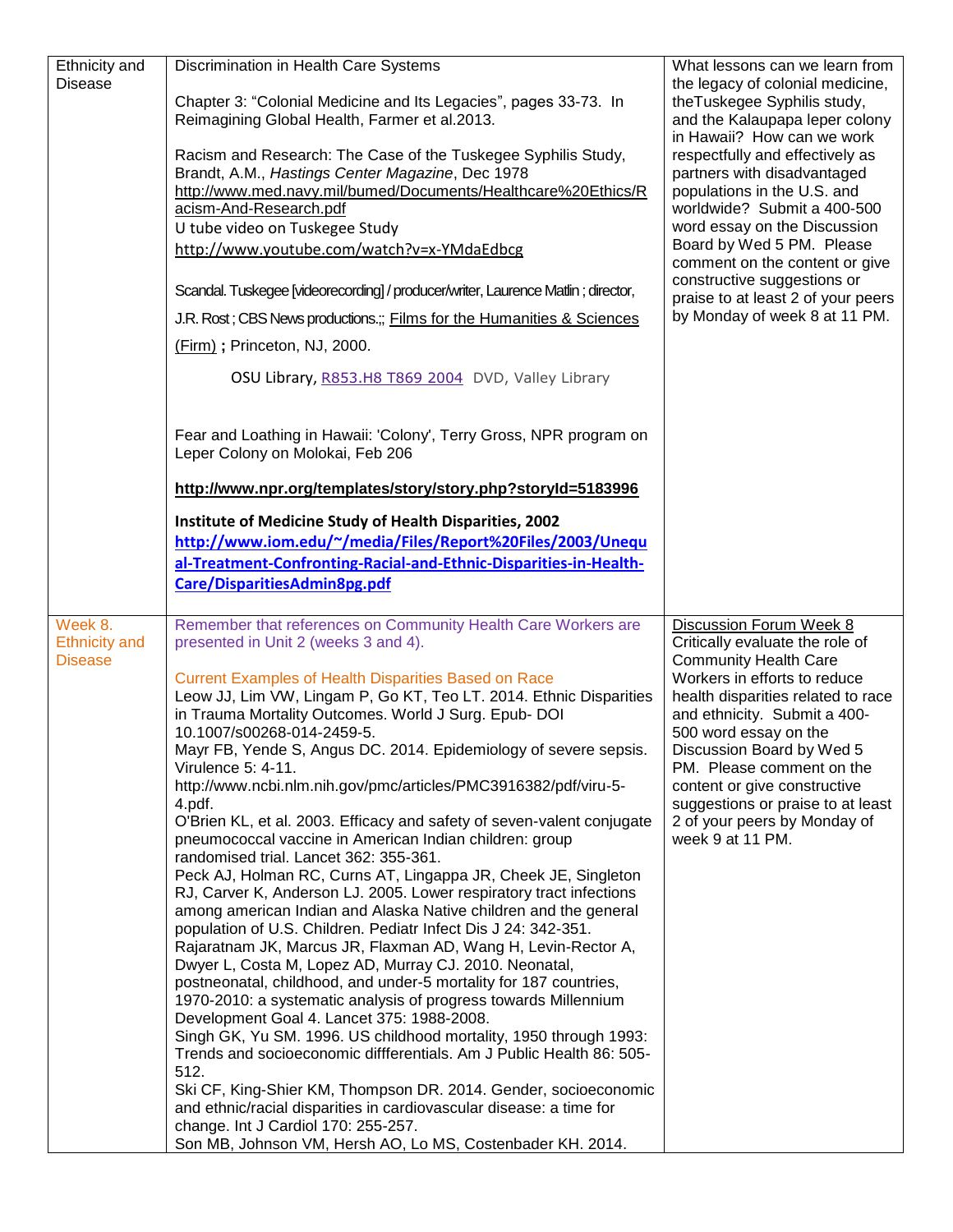|                                                                                                                                  | Outcomes in hospitalized pediatric patients with systemic lupus<br>erythematosus. Pediatrics 133: e106-113.<br>Strutz KL, Richardson LJ, Hussey JM. 2014. Selected preconception<br>health indicators and birth weight disparities in a national study.<br>Womens Health Issues 24: e89-97.<br>Thammana RV, Knechtle SJ, Romero R, Heffron TG, Daniels CT,<br>Patzer RE. 2014. Racial and socioeconomic disparities in pediatric<br>and young adult liver transplant outcomes. Liver Transpl 20: 100-115.<br>Tsivgoulis G, et al. 2014. Racial disparities in early mortality in 1,134<br>young patients with acute stroke. Neurol Sci. epub- DOI<br>10.1007/s10072-014-1640-9.                                                                                                                                                                                                                                                                                                                                                                                                                                 |                                                                                                                                                                                                                                                                                                                                                             |
|----------------------------------------------------------------------------------------------------------------------------------|-----------------------------------------------------------------------------------------------------------------------------------------------------------------------------------------------------------------------------------------------------------------------------------------------------------------------------------------------------------------------------------------------------------------------------------------------------------------------------------------------------------------------------------------------------------------------------------------------------------------------------------------------------------------------------------------------------------------------------------------------------------------------------------------------------------------------------------------------------------------------------------------------------------------------------------------------------------------------------------------------------------------------------------------------------------------------------------------------------------------|-------------------------------------------------------------------------------------------------------------------------------------------------------------------------------------------------------------------------------------------------------------------------------------------------------------------------------------------------------------|
|                                                                                                                                  | <b>Ethnicity and Suicide</b><br>http://www.newsweek.com/2013/05/22/why-suicide-has-become-<br>epidemic-and-what-we-can-do-help-237434.html                                                                                                                                                                                                                                                                                                                                                                                                                                                                                                                                                                                                                                                                                                                                                                                                                                                                                                                                                                      |                                                                                                                                                                                                                                                                                                                                                             |
|                                                                                                                                  | <b>Mitigation of Health Disparities Between Ethnic and Racial</b><br><b>Groups Following the Affordable Care Act</b><br>Affordable Care Act has reduced racial/ethnic health disparities.<br>Science Daily.<br>https://www.sciencedaily.com/releases/2015/12/151203081922.htm<br>Jie Chen, Arturo Vargas-Bustamante, Karoline Mortensen, Alexander<br>N. Ortega. Racial and Ethnic Disparities in Health Care Access and<br>Utilization Under the Affordable Care Act. Medical Care, 2015; 1<br>DOI:10.1097/MLR.0000000000000467                                                                                                                                                                                                                                                                                                                                                                                                                                                                                                                                                                                |                                                                                                                                                                                                                                                                                                                                                             |
|                                                                                                                                  | Susan L. Hayes, Pamela Riley, David C. Radley, and Douglas<br>McCarthy 2015. Closing the Gap: Past Performance of Health<br>Insurance in Reducing Racial and Ethnic Disparities in Access to<br>Care Could Be an Indication of Future Results. Commonwealth Fund<br>pub. 1805 Vol. 5: 1-11.                                                                                                                                                                                                                                                                                                                                                                                                                                                                                                                                                                                                                                                                                                                                                                                                                     |                                                                                                                                                                                                                                                                                                                                                             |
|                                                                                                                                  | How does the Affordable Care Act address racial and ethnic<br>disparities in health care? Robert Wood Johnson Foundation.<br>www.rwjf.org. December 2011.                                                                                                                                                                                                                                                                                                                                                                                                                                                                                                                                                                                                                                                                                                                                                                                                                                                                                                                                                       |                                                                                                                                                                                                                                                                                                                                                             |
| Week 9.<br>Role of<br>Poverty and<br><b>Low Economic</b><br>Status in<br><b>Emergence of</b><br><b>Drug</b><br><b>Resistance</b> | Adhvaryu M, Vakharia B. 2011. Drug-resistant tuberculosis: emerging<br>treatment options. Clin Pharmacol 3: 51-67.<br>http://www.ncbi.nlm.nih.gov/pmc/articles/PMC3262386/pdf/cpaa-3-<br>051.pdf<br>Allen T, Parker M. 2011. The "other diseases" of the Millennium<br>Development Goals: rhetoric and reality of free drug distribution to<br>cure the poor's parasites. Third World Q 32: 91-117.<br>Atre SR, Mistry NF. 2005. Multidrug-resistant tuberculosis (MDR-TB)<br>in India: an attempt to link biosocial determinants. J Public Health<br>Policy 26: 96-114.<br>Bayer R, Oppenheimer GM. 2007. Scale-ups, scarcity, and<br>selections: the experience of doctors in South Africa. AIDS 21 Suppl<br>5: S43-47.<br>Campbell S. 2007. The need for a global response to antimicrobial<br>resistance. Nurs Stand 21: 35-40.<br>Gupta S, Pal A, Vyas SP. 2010. Drug delivery strategies for therapy<br>of visceral leishmaniasis. Expert Opin Drug Deliv 7: 371-402.<br>Kristiansson C, Grape M, Gotuzzo E, Samalvides F, Chauca J,<br>Larsson M, Bartoloni A, Pallecchi L, Kronvall G, Petzold M. 2009. | <b>Discussion Forum Week 9</b><br>Prepare a short essay<br>discussing approaches to<br>reduce drug resistance in the<br>U.S. or globally. Post a 400-<br>500 word discussion of the topic<br>on the Discussion Board by<br>Wed 5PM. . Please give<br>constructive suggestions or<br>praise to at least 2 of your peers<br>by Monday of week 10 at 11<br>PM. |
|                                                                                                                                  | Socioeconomic factors and antibiotic use in relation to antimicrobial                                                                                                                                                                                                                                                                                                                                                                                                                                                                                                                                                                                                                                                                                                                                                                                                                                                                                                                                                                                                                                           |                                                                                                                                                                                                                                                                                                                                                             |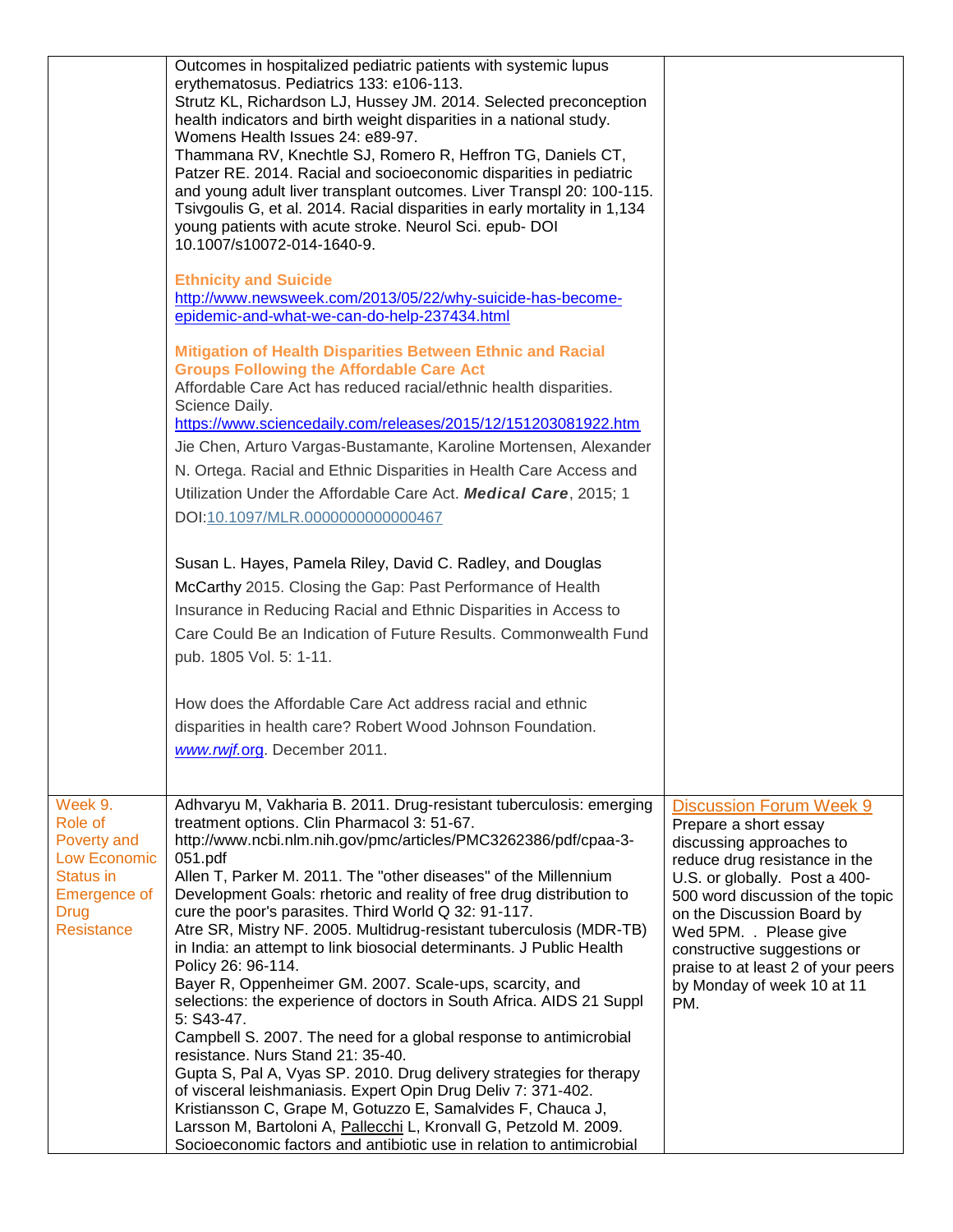|                                   | resistance in the Amazonian area of Peru. Scand J Infect Dis 41:                                                                              |                                                                      |
|-----------------------------------|-----------------------------------------------------------------------------------------------------------------------------------------------|----------------------------------------------------------------------|
|                                   | 303-312.                                                                                                                                      |                                                                      |
|                                   | Kupferschmidt, K. 2016. Resistance fighters--evolutionary biologists                                                                          |                                                                      |
|                                   | are challenging old dogmas about the way antibiotics should be used.                                                                          |                                                                      |
|                                   | Science 352: 758-761.                                                                                                                         |                                                                      |
|                                   | Lahra MM, Lo YR, Whiley DM. 2013. Gonococcal antimicrobial                                                                                    |                                                                      |
|                                   | resistance in the Western Pacific Region. Sex Transm Infect 89 Suppl                                                                          |                                                                      |
|                                   | 4: iv19-23.                                                                                                                                   |                                                                      |
|                                   | Nickerson EK, Wuthiekanun V, Day NP, Chaowagul W, Peacock SJ.                                                                                 |                                                                      |
|                                   | 2006. Meticillin-resistant Staphylococcus aureus in rural Asia. Lancet                                                                        |                                                                      |
|                                   | Infect Dis 6: 70-71.<br>Nsimba SE. 2007. Assessing the impact of educational intervention                                                     |                                                                      |
|                                   | for improving management of malaria and other childhood illnesses in                                                                          |                                                                      |
|                                   | Kibaha District-Tanzania. East Afr J Public Health 4: 5-11.                                                                                   |                                                                      |
|                                   | Roberts, L. 2016. Malaria wars--can malaria be eliminated from the                                                                            |                                                                      |
|                                   | Mekong region before multiple-drug resistance makes its                                                                                       |                                                                      |
|                                   | untreatable? Science 352:398.                                                                                                                 |                                                                      |
|                                   | <b>Prisons and Drug Resistant TB</b>                                                                                                          |                                                                      |
|                                   | Al-Darraji HA, Kamarulzaman A, Altice FL. 2014. Latent tuberculosis                                                                           |                                                                      |
|                                   | infection in a Malaysian prison: implications for a comprehensive                                                                             |                                                                      |
|                                   | integrated control program in prisons. BMC Public Health 14: 22.                                                                              |                                                                      |
|                                   | Awofeso N. 2010. Prisons as social determinants of hepatitis C virus                                                                          |                                                                      |
|                                   | and tuberculosis infections. Public Health Rep 125 Suppl 4: 25-33.                                                                            |                                                                      |
|                                   | Story A, Murad S, Roberts W, Verheyen M, Hayward AC, London<br>Tuberculosis Nurses Network. 2007. Tuberculosis in London: the                 |                                                                      |
|                                   | importance of homelessness, problem drug use and prison. Thorax                                                                               |                                                                      |
|                                   | 62: 667-671.                                                                                                                                  |                                                                      |
|                                   | Tiruviluamala P, Reichman LB. 2002. Tuberculosis. Annu Rev Public                                                                             |                                                                      |
|                                   | Health 23: 403-426.                                                                                                                           |                                                                      |
| Week $10.$                        | References                                                                                                                                    | Discussion Forum Week 10                                             |
| <b>Strategies for</b>             | 1. Podcast of Larry Brilliant, president and CEO of the Skoll                                                                                 | Goal                                                                 |
| Improving                         | Global Threats Fund, regarding his experiences during the                                                                                     | To consider the pros and cons                                        |
| <b>Public Health</b><br>Status in | campaign to eradicate smallpox<br>http://www.ted.com/talks/larry_brilliant_wants_to_stop_pandemics.ht                                         | of disease eradication<br>especially if it involves ceasing          |
| <b>Disadvantage</b>               | ml                                                                                                                                            | vaccination against a disease                                        |
| d Cultures and                    | 2. Emerging Epidemics: Anne Rimoin Hunts Monkeypox in the                                                                                     | for which genetically similar                                        |
| <b>Countries</b>                  | Congo River Basin [Video]                                                                                                                     | pathogens are present in                                             |
|                                   | http://www.scientificamerican.com/article.cfm?id=rimoin-video-                                                                                | domestic and/or wild animal                                          |
|                                   | emeraina-epidemics-hunt-monkeypox-congo-river-basin                                                                                           | species or in the case of                                            |
|                                   |                                                                                                                                               | wealthy countries with                                               |
|                                   |                                                                                                                                               | subcultures with very low living                                     |
|                                   | 3. Shah S. 2013. New threat from poxviruses. Sci Am 308: 66-                                                                                  | standards.                                                           |
|                                   | 71.                                                                                                                                           | <b>Assessment Method</b>                                             |
|                                   | Could Monkeypox Take Over Where Smallpox Left Off?                                                                                            | Post a 400-500 word essay by<br>Wed of week 10 at 5 PM               |
|                                   | Smallpox may be gone, but its viral cousins-monkeypox and                                                                                     | discussing the wisdom of                                             |
|                                   | cowpox-are staging a comeback                                                                                                                 | ceasing vaccination for                                              |
|                                   |                                                                                                                                               | diseases like smallpox which                                         |
|                                   | Manuscripts on recent zoonotic infections with poxvirus<br>5.                                                                                 | are eradicated but which have                                        |
|                                   |                                                                                                                                               | closely related viruses present                                      |
|                                   | Bera BC, et al. 2011. Zoonotic cases of camelpox infection in India.                                                                          | in domestic or wild animal                                           |
|                                   | Vet Microbiol 152: 29-38.                                                                                                                     | species. Do you think that the                                       |
|                                   | Hutson CL, et al. 2011. Monkeypox disease transmission in an                                                                                  | cause of improving public health                                     |
|                                   | experimental setting: prairie dog animal model. PLoS One 6: e28295.                                                                           | and minimizing risk to world                                         |
|                                   | Parker S, Buller RM. 2013. A review of experimental and natural                                                                               | human populations is best                                            |
|                                   | infections of animals with monkeypox virus between 1958 and 2012.                                                                             | served by ceasing vaccination                                        |
|                                   | Future Virol 8: 129-157.                                                                                                                      | when diseases are eradicated?                                        |
|                                   | 6. Some surprising findings in the global effort to eradicate polio<br>A recent outbreak of polio in the wealthy, highly sophisticated nation | In fact, is eradication the best<br>way to spend finite world public |
|                                   | of Israel shows that even high vaccination rates may not prevent a                                                                            | health resources? Students will                                      |
|                                   | disease outbreak when we do not clearly understand the factors                                                                                | comment on content or provide                                        |
|                                   |                                                                                                                                               |                                                                      |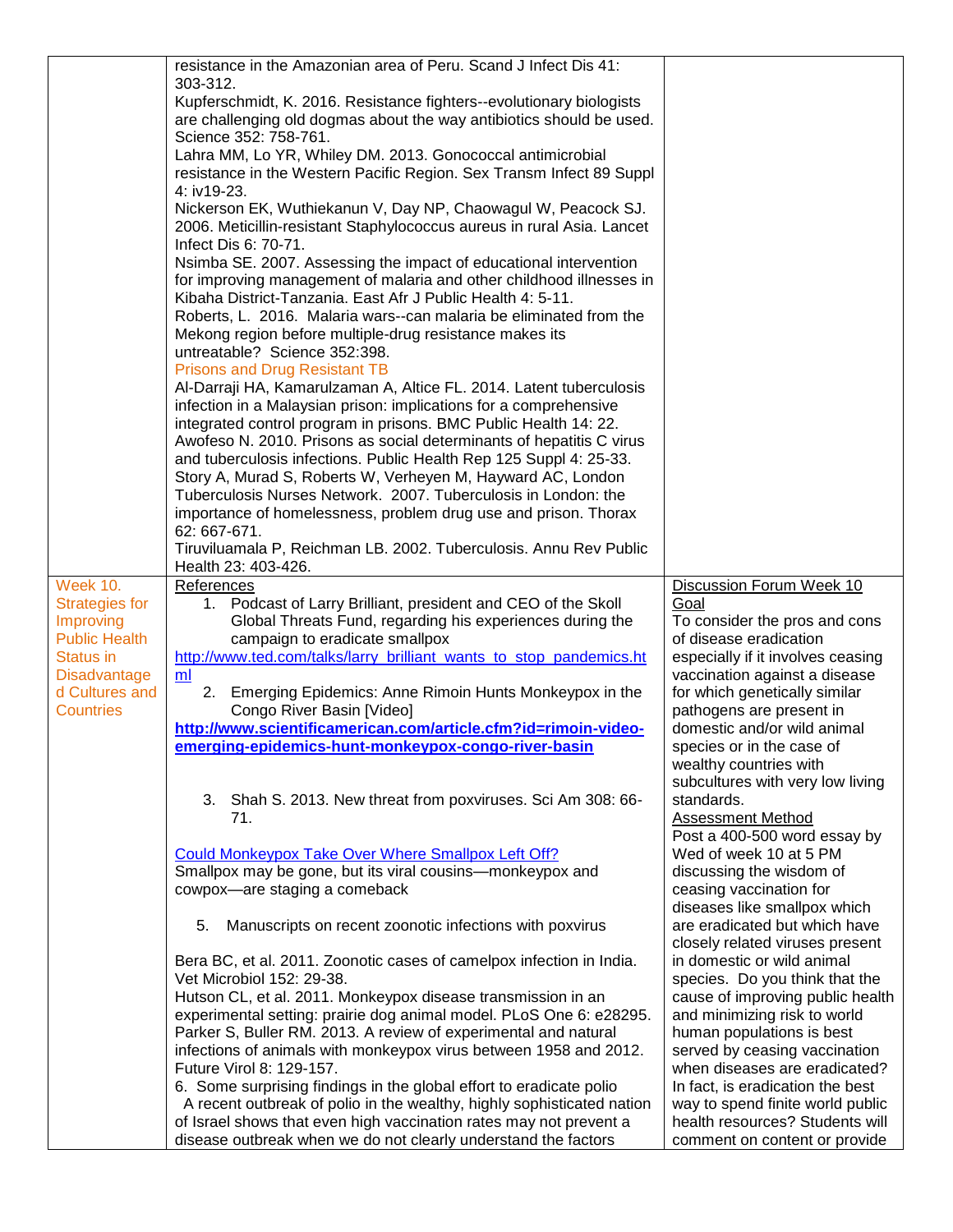| which make the most effective vaccines.<br>Roberts, L. (2013). "Infectious disease. Israel's silent polio epidemic<br>breaks all the rules." Science 342(6159): 679-680.<br>7. Risks from Thawing Tundra Associated with Global Climate<br>Change<br>a. News Report: Climate Threat: Thawing Tundra Releases Infected<br>Corpses<br>Livescience, March 26, 2008, Kristin Elise Phillips<br>http://www.livescience.com/2403-climate-threat-thawing-tundra-<br>releases-infected-corpses.html<br>b. Graham DE, et al. 2012. Microbes in thawing permafrost: the<br>unknown variable in the climate change equation. ISME J 6: 709-712.<br>c. News Report: Ancient Giant Virus Revived<br>http://www.biotechniques.com/news/biotechniquesNews/biotechnique<br>s-351032.html?utm_source=BioTechniques+Newsletters+%26+e-<br>Alerts&utm_campaign=5d7a0882f4-<br>daily&utm_medium=email&utm_term=0_5f518744d7-5d7a0882f4-<br>86607475#.Uz2dnKJ2akA<br>Legendre M, et al. 2014. Thirty-thousand-year-old distant relative of<br>giant icosahedral DNA viruses with a pandoravirus morphology. Proc<br>Natl Acad Sci U S A 111: 4274-4279. | constructive suggestions to<br>improve 2 of their classmate's<br>essays Monday of week 11 at<br>11PM. |
|------------------------------------------------------------------------------------------------------------------------------------------------------------------------------------------------------------------------------------------------------------------------------------------------------------------------------------------------------------------------------------------------------------------------------------------------------------------------------------------------------------------------------------------------------------------------------------------------------------------------------------------------------------------------------------------------------------------------------------------------------------------------------------------------------------------------------------------------------------------------------------------------------------------------------------------------------------------------------------------------------------------------------------------------------------------------------------------------------------------------------------|-------------------------------------------------------------------------------------------------------|
|------------------------------------------------------------------------------------------------------------------------------------------------------------------------------------------------------------------------------------------------------------------------------------------------------------------------------------------------------------------------------------------------------------------------------------------------------------------------------------------------------------------------------------------------------------------------------------------------------------------------------------------------------------------------------------------------------------------------------------------------------------------------------------------------------------------------------------------------------------------------------------------------------------------------------------------------------------------------------------------------------------------------------------------------------------------------------------------------------------------------------------|-------------------------------------------------------------------------------------------------------|

# **Course Policies**

## **Discussion Participation**

Students are expected to participate in all graded discussions. While there is great flexibility in online courses, this is not a self-paced course. You will need to participate in our discussions on at least two different days each week, with your first post due no later than Wednesday evening, and your second post or constructive peer review for classmates by the following Monday at 5 PM.

#### **Incompletes**

Incomplete (I) grades will be granted only in emergency cases (usually only for a death in the family, major illness or injury, or birth of your child), and if the student has turned in 80% of the points possible (in other words, usually everything but the final paper). If you are having any difficulty that might prevent you completing the coursework, please don't wait until the end of the term; let me know right away.

#### **Statement Regarding Students with Disabilities**

Accommodations are collaborative efforts between students, faculty and [Disability Access Services \(DAS\)](http://ds.oregonstate.edu/home/) with accommodations approved through DAS are responsible for contacting the faculty member in charge of the course prior to or during the first week of the term to discuss accommodations. Students who believe they are eligible for accommodations but who have not yet obtained approval through DAS should contact DAS immediately at 541-737-4098.

#### **Expectations for Student Conduct**

Student conduct is governed by the university's policies, as explained in the [Office of Student Conduct: Information and](http://oregonstate.edu/studentconduct/home/)  [Regulations.](http://oregonstate.edu/studentconduct/home/)

#### **Academic Integrity**

Students are expected to comply with all regulations pertaining to academic honesty. For further information, visit [Avoiding Academic Dishonesty,](http://oregonstate.edu/studentconduct/code/index.php#acdis) or contact the office of Student Conduct and Mediation at 541-737-3656.

OAR 576-015-0020 (2) Academic or Scholarly Dishonesty:

a) Academic or Scholarly Dishonesty is defined as an act of deception in which a Student seeks to claim credit for the work or effort of another person, or uses unauthorized materials or fabricated information in any academic work or research, either through the Student's own efforts or the efforts of another.